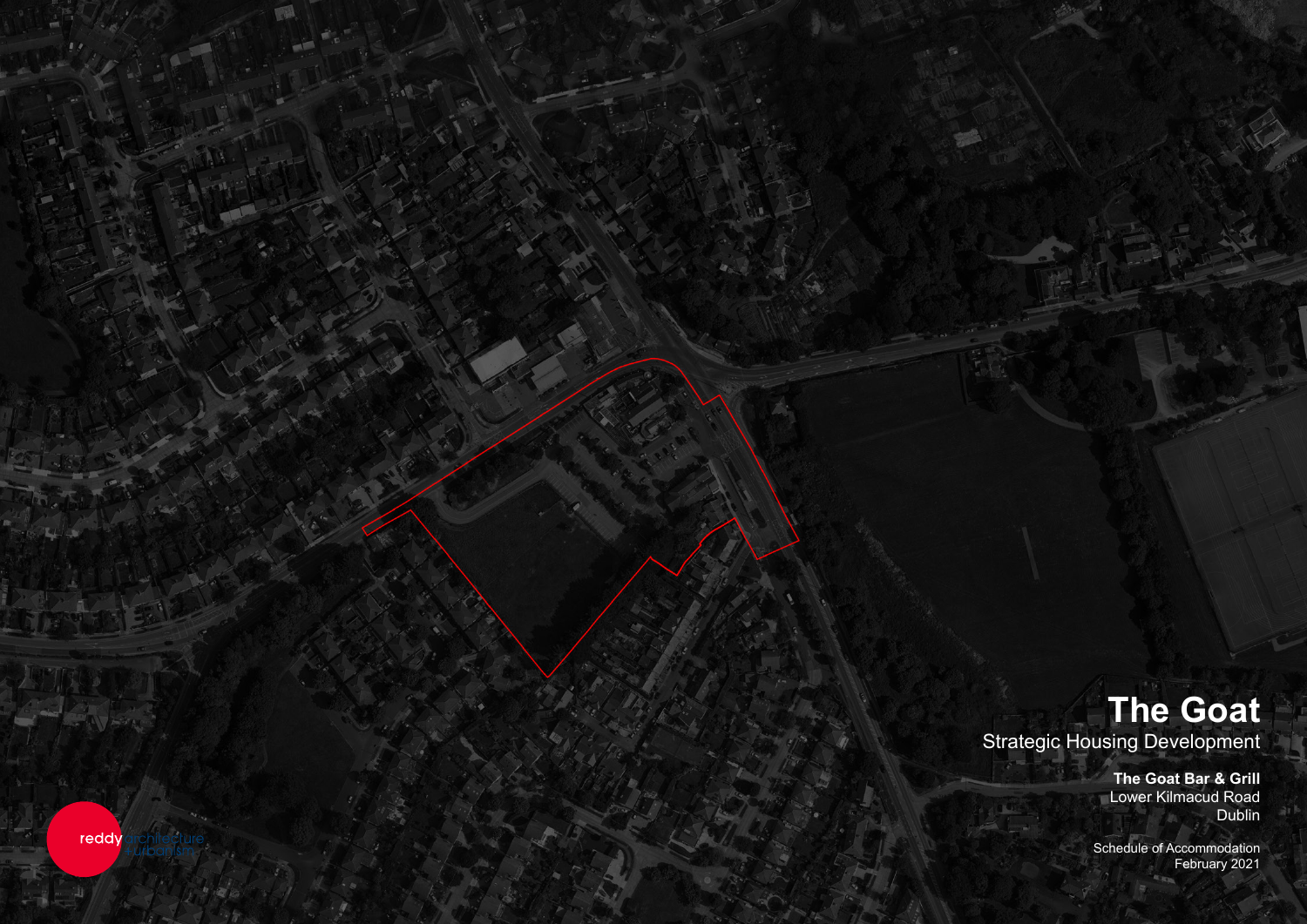| <b>Building 01 - Gross Internal Floor Area</b> |                                 |                                       |                       |
|------------------------------------------------|---------------------------------|---------------------------------------|-----------------------|
| <b>Building</b>                                | <b>Name</b>                     | Level                                 | Area                  |
| Building 01                                    | Residential Gross Internal Area | B01 - L00 - Ground Floor / Undercroft | 51.0 m <sup>2</sup>   |
| Building 01                                    | Residential Gross Internal Area | B01 - L01 - First Floor / Podium      | $1.764.1 \text{ m}^2$ |
| Building 01                                    | Residential Gross Internal Area | B01 - L02 - Second Floor              | 1.765.2 $m2$          |
| Building 01                                    | Residential Gross Internal Area | B01 - L03 - Third Floor               | 1.765.2 $m2$          |
| Building 01                                    | Residential Gross Internal Area | B01 - L04 - Fourth Floor              | 1,764.3 $m2$          |
| Building 01                                    | Residential Gross Internal Area | B01 - L05 - Fifth Floor               | 1.399.4 $m2$          |
| Building 01                                    | Residential Gross Internal Area | B01 - L06 - Sixth Floor               | 983.3 m <sup>2</sup>  |
| Building 01                                    | Residential Gross Internal Area | B01 - L07 - Seventh Floor             | 676.3 m <sup>2</sup>  |
| Grand total                                    |                                 |                                       | 10.168.7 $m2$         |

|  | $10,168.7 \text{ m}^2$ |
|--|------------------------|
|--|------------------------|

| Building 02 - Gross Internal Floor Area                   |                                 |                                       |                      |  |
|-----------------------------------------------------------|---------------------------------|---------------------------------------|----------------------|--|
| <b>Building</b>                                           | <b>Name</b>                     | Level                                 | Area                 |  |
| Building 02                                               | Residential Gross Internal Area | B02 - L00 - Ground Floor / Undercroft | 607.7 m <sup>2</sup> |  |
| Building 02                                               | Residential Gross Internal Area | B02 - L01 - First Floor / Podium      | 1,216.8 $m2$         |  |
| Building 02                                               | Residential Gross Internal Area | B02 - L02 - Second Floor              | 1,216.8 $m2$         |  |
| Building 02                                               | Residential Gross Internal Area | B02 - L03 - Third Floor               | 1,216.8 $m2$         |  |
| Building 02                                               | Residential Gross Internal Area | B02 - L04 - Fourth Floor              | 1,216.8 $m2$         |  |
| Building 02                                               | Residential Gross Internal Area | B02 - L05 - Fifth Floor               | 879.0 m <sup>2</sup> |  |
| Building 02                                               | Residential Gross Internal Area | B02 - L06 - Sixth Floor               | 740.9 m <sup>2</sup> |  |
| Building 02                                               | Residential Gross Internal Area | B02 - L07 - Seventh Floor             | 454.1 m <sup>2</sup> |  |
| 7.549.0 m <sup>2</sup><br>Residential Gross Internal Area |                                 |                                       |                      |  |

Building 02 Retail Units 1-2 Gross Internal Area | B02 - L00 - Ground Floor / Undercroft | 210.1 m<sup>2</sup> Retail Units 1-2 Gross Internal Area Grand total 7,759.1 m<sup>2</sup>

 $210.1 \text{ m}^2$ 

| <b>Building 03 - Gross Internal Floor Area</b> |                                 |                                       |                        |
|------------------------------------------------|---------------------------------|---------------------------------------|------------------------|
| <b>Building</b>                                | <b>Name</b>                     | Level                                 | Area                   |
| Building 03                                    | Residential Gross Internal Area | B03 - L00 - Ground Floor / Undercroft | $128.0 \text{ m}^2$    |
| Building 03                                    | Residential Gross Internal Area | B03 - L01 - First Floor               | 1,197.9 m <sup>2</sup> |
| Building 03                                    | Residential Gross Internal Area | B03 - L02 - Second Floor              | $1,197.9 \text{ m}^2$  |
| Building 03                                    | Residential Gross Internal Area | B03 - L03 - Third Floor               | 1,197.9 m <sup>2</sup> |
| Building 03                                    | Residential Gross Internal Area | B03 - L04 - Fourth Floor              | $1.068.1 \text{ m}^2$  |
| Building 03                                    | Residential Gross Internal Area | B03 - L05 - Fifth Floor               | 824.8 m <sup>2</sup>   |
| Building 03                                    | Residential Gross Internal Area | B03 - L06 - Sixth Floor               | 653.3 m <sup>2</sup>   |
| Building 03                                    | Residential Gross Internal Area | B03 - L07 - Seventh Floor             | 437.7 m <sup>2</sup>   |
| Residential Gross Internal Area                | $6,705.6$ m <sup>2</sup>        |                                       |                        |

| Building 03                          |  | Retail Units 3-6 Gross Internal Area   B03 - L00 - Ground Floor / Undercroft | 468.1 m <sup>2</sup>   |
|--------------------------------------|--|------------------------------------------------------------------------------|------------------------|
| Retail Units 3-6 Gross Internal Area |  |                                                                              | $468.1 \text{ m}^2$    |
| Grand total                          |  |                                                                              | 7.173.7 m <sup>2</sup> |

| Building 04 - Gross Internal Floor Area         |                           |                          |                      |  |  |
|-------------------------------------------------|---------------------------|--------------------------|----------------------|--|--|
| <b>Building</b><br><b>Name</b><br>Level<br>Area |                           |                          |                      |  |  |
| Building 04                                     | Hotel Gross Internal Area | B04 - L00 - Ground Floor | $123.4 \text{ m}^2$  |  |  |
| Building 04                                     | Hotel Gross Internal Area | B04 - L01 - First Floor  | 310.2 m <sup>2</sup> |  |  |
| Building 04                                     | Hotel Gross Internal Area | B04 - L02 - Second Floor | 230.1 m <sup>2</sup> |  |  |
| Building 04                                     | Hotel Gross Internal Area | B04 - L03 - Third Floor  | 229.3 m <sup>2</sup> |  |  |
| Building 04                                     | Hotel Gross Internal Area | B04 - L04 - Fourth Floor | 230.1 m <sup>2</sup> |  |  |
| 1.123.3 $m2$<br>Hotel Gross Internal Area       |                           |                          |                      |  |  |

| Building 04             | Pub Gross Internal Area  | B04 - L00 - Ground Floor | 848.8 m <sup>2</sup> |
|-------------------------|--------------------------|--------------------------|----------------------|
| Building 04             | IPub Gross Internal Area | IB04 - L01 - First Floor | $326.5 \text{ m}^2$  |
| Pub Gross Internal Area |                          |                          | $175.3 \text{ m}^2$  |

| Building 04                          | Residential Gross Internal Area | B04 - L00 - Ground Floor  | 290.6 m <sup>2</sup>  |  |
|--------------------------------------|---------------------------------|---------------------------|-----------------------|--|
| Building 04                          | Residential Gross Internal Area | B04 - L01 - First Floor   | 505.3 m <sup>2</sup>  |  |
| Building 04                          | Residential Gross Internal Area | B04 - L02 - Second Floor  | 1687.8 m <sup>2</sup> |  |
| Building 04                          | Residential Gross Internal Area | B04 - L03 - Third Floor   | 1687.8 m <sup>2</sup> |  |
| Building 04                          | Residential Gross Internal Area | B04 - L04 - Fourth Floor  | 687.8 m <sup>2</sup>  |  |
| Building 04                          | Residential Gross Internal Area | B04 - L05 - Fifth Floor   | 848.5 m <sup>2</sup>  |  |
| Building 04                          | Residential Gross Internal Area | B04 - L06 - Sixth Floor   | 499.8 m <sup>2</sup>  |  |
| Building 04                          | Residential Gross Internal Area | B04 - L07 - Seventh Floor | 491.0 m <sup>2</sup>  |  |
| Residential Gross Internal Area      |                                 |                           | 4,698.5 $m2$          |  |
| $6.997.1 \text{ m}^2$<br>Grand total |                                 |                           |                       |  |

| Creche - Gross Internal Floor Area |                    |                      |  |
|------------------------------------|--------------------|----------------------|--|
| Name                               | Level              | Area                 |  |
| Creche Gross Internal Floor Area   | LOO - Ground Floor | $1381.9 \text{ m}^2$ |  |

| <b>Non-Residential Gross Area Summary</b> |        |                    |                      |
|-------------------------------------------|--------|--------------------|----------------------|
| <b>Building</b>                           | Name   | Level              | Area                 |
| Creche                                    | Creche | L00 - Ground Floor | 381.9 m <sup>2</sup> |
| Creche                                    |        |                    | $381.9 \text{ m}^2$  |

| Building 04               | Hotel Gross Internal Area | B04 - L00 - Ground Floor | 123.4 m <sup>2</sup> |
|---------------------------|---------------------------|--------------------------|----------------------|
| Building 04               | Hotel Gross Internal Area | B04 - L01 - First Floor  | $1310.2 \text{ m}^2$ |
| Building 04               | Hotel Gross Internal Area | B04 - L02 - Second Floor | 230.1 m <sup>2</sup> |
| Building 04               | Hotel Gross Internal Area | B04 - L03 - Third Floor  | 229.3 m <sup>2</sup> |
| Building 04               | Hotel Gross Internal Area | B04 - L04 - Fourth Floor | 230.1 m <sup>2</sup> |
| Hotel Gross Internal Area |                           |                          | 1.123.3 $m2$         |
|                           |                           |                          |                      |

|                         | Building 04 | Pub Gross Internal Area   | B04 - L00 - Ground Floor | 848.8 m <sup>2</sup> |
|-------------------------|-------------|---------------------------|--------------------------|----------------------|
|                         | Building 04 | l Pub Gross Internal Area | IB04 - L01 - First Floor | 326.5 m <sup>2</sup> |
| Pub Gross Internal Area |             |                           |                          | 1.175.3 mª           |

Retail Units 1-2 Gross Internal Area B02 - L00 - Ground Floor / Retail Units 1-2 Gross Internal Area (incl. bin stores) 210.1 m<sup>2</sup><br>210.1 m<sup>2</sup>

Building 03 Retail Units 3-6 Gross Internal Area | B03 - L00 - Ground Floor / Retail Units 3-6 Gross Internal Area (incl. bin stores) example and the state of the store and the 468.1 m<sup>2</sup> Grand total

| <b>Key Applications Areas</b>                                              |                         |  |
|----------------------------------------------------------------------------|-------------------------|--|
| Name                                                                       | Area                    |  |
| Gross Site Area (Application Boundary inc. DLRCC Lands)                    | $18,669$ m <sup>2</sup> |  |
| Net Site Area (Ownership Boundary)                                         | $15.410 \text{ m}^2$    |  |
| Total Area of Development Above Ground (excluding undercroft car park) (a) | 32,480.5m <sup>2</sup>  |  |
| Total Area of Basement (b)                                                 | 6.464 $m2$              |  |
| Total Area of Undercroft Car Park (c)                                      | 7.104.8m <sup>2</sup>   |  |
| Total Area of Residential Development                                      | 29,121.8 m <sup>2</sup> |  |
| Total Area of Other Uses                                                   | $3.358.7 \text{ m}^2$   |  |
| Total Overall Gross Internal Area $(a + b + c)$                            | 46.049.3m <sup>2</sup>  |  |
| <b>Total Area of Demolition</b>                                            | 1,213.4 $m2$            |  |
| <b>Total Residential Internal Amenity Space</b>                            | $250.9 \text{ m}^2$     |  |
| <b>Total Residential External Amenity Space</b>                            | $5.072 \text{ m}^2$     |  |
| Total Public External Open Space                                           | 1.798.5 $m2$ /          |  |

| <b>Key Application Statistics</b>      |              |  |  |
|----------------------------------------|--------------|--|--|
| Name                                   | Total        |  |  |
| No. of 1 Bed Apartments                | 89           |  |  |
| No. of 2 Bed Apartments                | 202          |  |  |
| No. of 3 Bed Apartments                | 8            |  |  |
| Total No. of Apartments                | 299          |  |  |
| Net Density                            | 194 Units/Ha |  |  |
| Plot Ratio (based on net site area)    | 2.57:1       |  |  |
| Site Coverage (based on net site area) | 66.3%        |  |  |

| Retail Unit Schedule Summary (excluding bin stores) |                                       |                |                      |  |
|-----------------------------------------------------|---------------------------------------|----------------|----------------------|--|
| <b>Building</b>                                     | Level                                 | Name           | Area                 |  |
| Building 2                                          | B02 - L00 - Ground Floor / Undercroft | Retail Unit 01 | 135.9 m <sup>2</sup> |  |
| Building 2                                          | B02 - L00 - Ground Floor / Undercroft | Retail Unit 02 | 71.6 m <sup>2</sup>  |  |
| B02 - L00 - Ground Floor / Undercroft: 2            |                                       |                | $207.5 \text{ m}^2$  |  |

| Building 03           | L00 - Ground Floor | Retail Unit 03 | 197.1 m <sup>2</sup> |
|-----------------------|--------------------|----------------|----------------------|
| Building 03           | L00 - Ground Floor | Retail Unit 04 | 137.1 m <sup>2</sup> |
| Building 03           | L00 - Ground Floor | Retail Unit 05 | 128.4 m <sup>2</sup> |
| Building 03           | L00 - Ground Floor | Retail Unit 06 | 63.5 m <sup>2</sup>  |
| L00 - Ground Floor: 4 |                    |                | 426.1 m <sup>2</sup> |
| Grand total: 6        |                    |                | 633.6 m <sup>2</sup> |

| Grand total: 6 |  |
|----------------|--|
|                |  |

|                              |                                             | <b>Area</b>            |
|------------------------------|---------------------------------------------|------------------------|
|                              |                                             | 381.9 m <sup>2</sup>   |
|                              |                                             |                        |
|                              |                                             |                        |
|                              |                                             |                        |
|                              |                                             | Area                   |
|                              |                                             | $381.9 \text{ m}^2$    |
|                              |                                             | 381.9 m <sup>2</sup>   |
|                              |                                             | 123.4 m <sup>2</sup>   |
|                              |                                             | $310.2 \text{ m}^2$    |
|                              |                                             | 230.1 m <sup>2</sup>   |
|                              |                                             | 229.3 m <sup>2</sup>   |
|                              |                                             | 230.1 m <sup>2</sup>   |
|                              |                                             | 1,123.3 m <sup>2</sup> |
|                              |                                             | 848.8 m <sup>2</sup>   |
|                              |                                             | 326.5 m <sup>2</sup>   |
|                              |                                             | 1,175.3 m <sup>2</sup> |
| Undercroft                   |                                             | 210.1 m <sup>2</sup>   |
|                              |                                             | $210.1 \text{ m}^2$    |
|                              |                                             |                        |
| Undercroft                   |                                             | 468.1 m <sup>2</sup>   |
|                              |                                             | 468.1 m <sup>2</sup>   |
|                              |                                             | 3,358.7 m <sup>2</sup> |
|                              |                                             |                        |
| ۱                            |                                             |                        |
|                              |                                             | Area                   |
|                              | 135.9 m <sup>2</sup>                        |                        |
|                              | 71.6 m <sup>2</sup><br>207.5 m <sup>2</sup> |                        |
|                              |                                             |                        |
|                              | $97.1 \, \text{m}^2$                        |                        |
|                              | $137.1 \text{ m}^2$                         |                        |
|                              | $128.4 \text{ m}^2$<br>$63.5 \text{ m}^2$   |                        |
|                              | 426.1 m <sup>2</sup>                        |                        |
|                              | 633.6 m <sup>2</sup>                        |                        |
|                              |                                             |                        |
|                              |                                             |                        |
|                              |                                             |                        |
| 9 m <sup>2</sup>             |                                             |                        |
| 0 m <sup>2</sup>             |                                             |                        |
| 0.5 <sup>m²</sup>            |                                             |                        |
| m <sup>2</sup>               |                                             |                        |
| 8m <sup>2</sup>              |                                             |                        |
| 1.8 $m2$<br>7 m <sup>2</sup> |                                             |                        |
| 9.3 <sup>m2</sup>            |                                             |                        |
| 4 m <sup>2</sup>             |                                             |                        |
| m <sup>2</sup>               |                                             |                        |

.5m<sup>2</sup> (11.7% of Net Site Area)



## **01** Development Gross Areas and Summary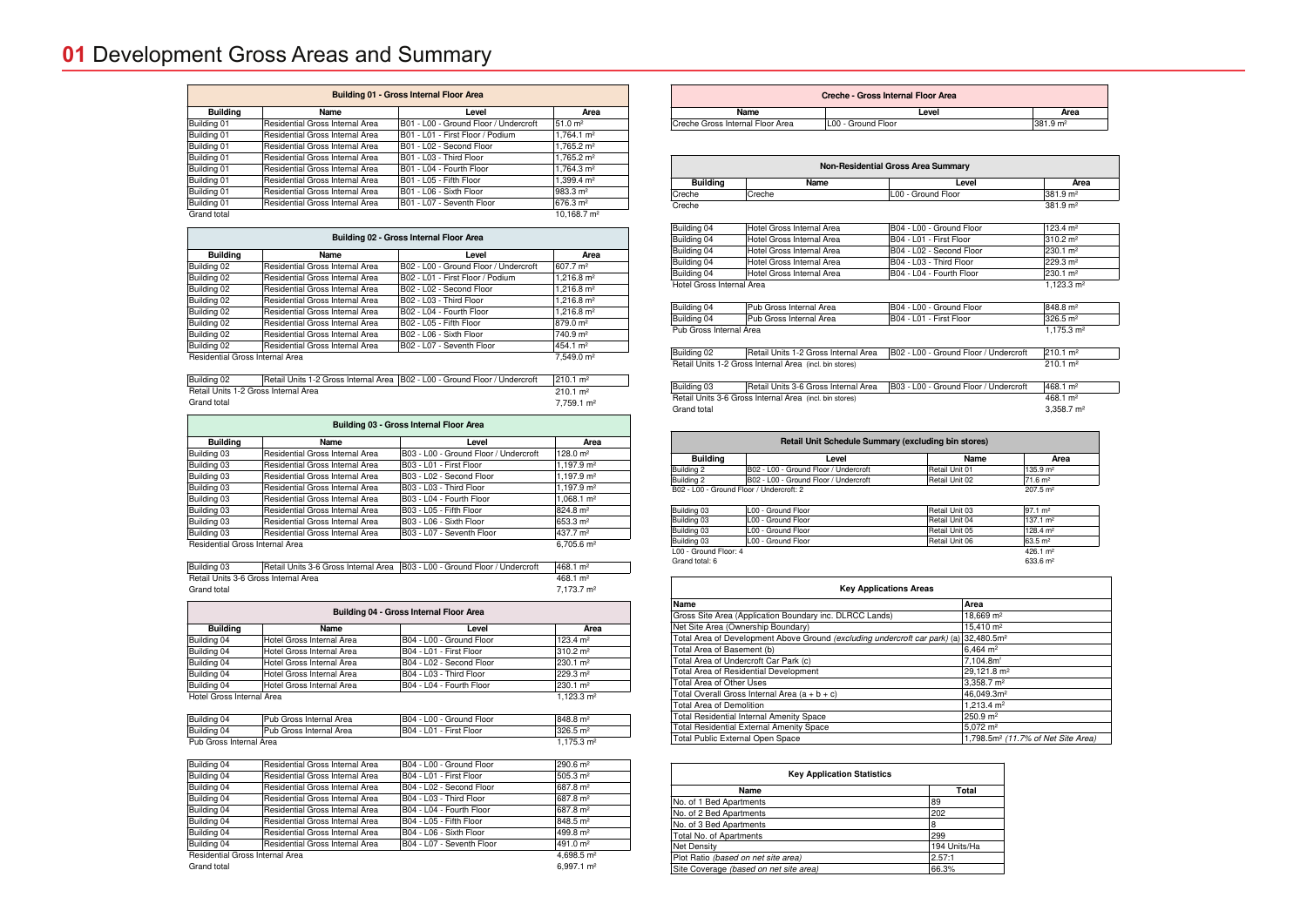| <b>Building</b>                                    | Level                                                  | <b>Apt Number</b>                | <b>Apartment Type</b>            | Area                                        |
|----------------------------------------------------|--------------------------------------------------------|----------------------------------|----------------------------------|---------------------------------------------|
|                                                    |                                                        |                                  |                                  |                                             |
| Building 1B                                        | B01 - L01 - First Floor / Podium                       | B1B 101                          | B1 2.6 - 2B4P                    | 79.4 m <sup>2</sup>                         |
| Building 1B                                        | B01 - L01 - First Floor / Podium                       | B1B 102                          | B1 2.7 - 2B4P                    | 78.3 m <sup>2</sup>                         |
| Building 1B                                        | B01 - L01 - First Floor / Podium                       | B <sub>1</sub> B_103             | B1 2.3 - 2B4P                    | $86.6 \; \text{m}^2$                        |
| Building 1B                                        | B01 - L01 - First Floor / Podium                       | B1B_104                          | B1 1.5 - 1B2P                    | 72.3 m <sup>2</sup>                         |
| Building 1B                                        | B01 - L01 - First Floor / Podium                       | B1B 105                          | B1_1.1 - 1B2P                    | 48.3 m <sup>2</sup>                         |
| Building 1B                                        | B01 - L01 - First Floor / Podium                       | B1B 106                          | B1 1.1 - 1B2P                    | 48.3 m <sup>2</sup>                         |
| Building 1B                                        | B01 - L01 - First Floor / Podium                       | B1B 107                          | B1 2.7 - 2B4P                    | 78.3 m <sup>2</sup>                         |
|                                                    | B01 - L01 - First Floor / Podium                       |                                  |                                  |                                             |
| Building 1B                                        |                                                        | B1B 108                          | B1 2.2 - 2B4P                    | 84.3 m <sup>2</sup>                         |
| Building 1B<br>B01 - L01 - First Floor / Podium: 9 | B01 - L01 - First Floor / Podium                       | B <sub>1</sub> B 109             | B1_1.1 - 1B2P                    | 48.3 m <sup>2</sup><br>624.1 m <sup>2</sup> |
|                                                    |                                                        |                                  |                                  |                                             |
| Building 1B                                        | B01 - L02 - Second Floor                               | B1B 201                          | B1 2.6 - 2B4P                    | 79.4 m <sup>2</sup>                         |
| Building 1B                                        | B01 - L02 - Second Floor                               | B1B 202                          | B1 2.7 - 2B4P                    | 78.3 m <sup>2</sup>                         |
| Building 1B                                        | B01 - L02 - Second Floor                               | B1B 203                          | B1 2.3 - 2B4P                    | $86.6 \; \text{m}^2$                        |
| Building 1B                                        | B01 - L02 - Second Floor                               | B1B 204                          | B1_2.5 - 2B4P                    | 88.0 m <sup>2</sup>                         |
| Building 1B                                        | B01 - L02 - Second Floor                               | B1B 205                          | B1 1.1 - 1B2P                    | 48.3 m <sup>2</sup>                         |
| Building 1B                                        | B01 - L02 - Second Floor                               | B1B 206                          | B1 1.1 - 1B2P                    | 48.3 m <sup>2</sup>                         |
| Building 1B                                        | B01 - L02 - Second Floor                               | B1B 207                          | B1 2.7 - 2B4P                    | 78.3 m <sup>2</sup>                         |
|                                                    |                                                        |                                  |                                  |                                             |
| Building 1B                                        | B01 - L02 - Second Floor                               | B1B 208                          | B1 2.2 - 2B4P                    | $84.3 \text{ m}^2$                          |
| Building 1B                                        | B01 - L02 - Second Floor                               | B1B 209                          | B1 1.1 - 1B2P                    | 48.3 m <sup>2</sup>                         |
| B01 - L02 - Second Floor: 9                        |                                                        |                                  |                                  | 639.7 m <sup>2</sup>                        |
|                                                    |                                                        |                                  |                                  |                                             |
| Building 1B                                        | B01 - L03 - Third Floor                                | B1B 301                          | B1 2.6 - 2B4P                    | 79.4 m <sup>2</sup>                         |
| Building 1B                                        | B01 - L03 - Third Floor                                | B1B 302                          | B1 2.7 - 2B4P                    | 78.3 m <sup>2</sup>                         |
| Building 1B                                        | B01 - L03 - Third Floor                                | B1B_303                          | B1 2.3 - 2B4P                    | $86.6 \text{ m}^2$                          |
| Building 1B                                        | B01 - L03 - Third Floor                                | B1B 304                          | B1 2.5 - 2B4P                    | $87.8 \text{ m}^2$                          |
| Building 1B                                        | B01 - L03 - Third Floor                                | B1B 305                          | B1 1.1 - 1B2P                    | 48.3 m <sup>2</sup>                         |
| Building 1B                                        | B01 - L03 - Third Floor                                | B1B 306                          | B1 1.1 - 1B2P                    | 48.3 m <sup>2</sup>                         |
| Building 1B                                        | B01 - L03 - Third Floor                                | B1B 307                          | B1 2.7 - 2B4P                    | 78.3 m <sup>2</sup>                         |
| Building 1B                                        | B01 - L03 - Third Floor                                | B1B 308                          | B1 2.2 - 2B4P                    | 84.3 m <sup>2</sup>                         |
|                                                    |                                                        |                                  |                                  |                                             |
| Building 1B                                        | B01 - L03 - Third Floor                                | B <sub>1</sub> B 309             | B1 1.1 - 1B2P                    | 48.3 m <sup>2</sup>                         |
| B01 - L03 - Third Floor: 9                         |                                                        |                                  |                                  | $639.6 \text{ m}^2$                         |
|                                                    |                                                        |                                  |                                  |                                             |
| Building 1B                                        | B01 - L04 - Fourth Floor                               | B1B 401                          | B1 2.6 - 2B4P                    | 79.4 m <sup>2</sup>                         |
|                                                    | B01 - L04 - Fourth Floor                               | B1B 402                          | B1_2.7 - 2B4P                    | 78.3 m <sup>2</sup>                         |
| Building 1B                                        |                                                        |                                  |                                  |                                             |
| <b>Building 1B</b>                                 | B01 - L04 - Fourth Floor                               | B <sub>1</sub> B_403             | B1 2.3 - 2B4P                    | $86.6 \; \text{m}^2$                        |
| Building 1B                                        | B01 - L04 - Fourth Floor                               | B1B 404                          | B1 2.5 - 2B4P                    | 88.0 m <sup>2</sup>                         |
| Building 1B                                        | B01 - L04 - Fourth Floor                               | B1B 405                          | B1 1.1 - 1B2P                    | 48.3 m <sup>2</sup>                         |
| <b>Building 1B</b>                                 | B01 - L04 - Fourth Floor                               | B1B 406                          | B1 1.1 - 1B2P                    | 48.3 m <sup>2</sup>                         |
|                                                    |                                                        |                                  |                                  |                                             |
| Building 1B                                        | B01 - L04 - Fourth Floor                               | B1B 407                          | B1 2.7 - 2B4P                    | 78.3 m <sup>2</sup>                         |
| Building 1B                                        | B01 - L04 - Fourth Floor                               | B1B 408                          | B1 2.2 - 2B4P                    | 84.3 m <sup>2</sup>                         |
| Building 1B                                        | B01 - L04 - Fourth Floor                               | B1B 409                          | B1 1.1 - 1B2P                    | 48.3 m <sup>2</sup>                         |
| B01 - L04 - Fourth Floor: 9                        |                                                        |                                  |                                  | 639.7 m <sup>2</sup>                        |
|                                                    |                                                        |                                  |                                  |                                             |
| Building 1B                                        | B01 - L05 - Fifth Floor                                | B <sub>1</sub> B 501             | B1_2.6 - 2B4P                    | 79.4 m <sup>2</sup>                         |
| Building 1B                                        | B01 - L05 - Fifth Floor                                | B1B 502                          | B1 2.7 - 2B4P                    | 78.3 m <sup>2</sup>                         |
| Building 1B                                        | B01 - L05 - Fifth Floor                                | B <sub>1</sub> B <sub>_503</sub> | B1_2.3 - 2B4P                    | 86.6 m <sup>2</sup>                         |
| Building 1B                                        | B01 - L05 - Fifth Floor                                | B1B_504                          | B1 2.5 - 2B4P                    | 88.0 m²                                     |
| Building 1B                                        | B01 - L05 - Fifth Floor                                | B <sub>1</sub> B <sub>_505</sub> | B1_1.1 - 1B2P                    | 48.3 m <sup>2</sup>                         |
| Building 1B                                        | B01 - L05 - Fifth Floor                                | B1B 506                          | B1 1.1 - 1B2P                    | 48.3 m <sup>2</sup>                         |
| <b>Building 1B</b>                                 | B01 - L05 - Fifth Floor                                | B <sub>1</sub> B <sub>_507</sub> | B1 2.7 - 2B4P                    | 78.3 m²                                     |
|                                                    |                                                        |                                  |                                  |                                             |
| Building 1B                                        | B01 - L05 - Fifth Floor                                | B <sub>1</sub> B <sub>_508</sub> | B1 2.2 - 2B4P                    | $84.3 \text{ m}^2$                          |
|                                                    | B01 - L05 - Fifth Floor                                | B <sub>1</sub> B <sub>_509</sub> | B1 1.1 - 1B2P                    | 48.3 m <sup>2</sup><br>639.7 m <sup>2</sup> |
| Building 1B<br>B01 - L05 - Fifth Floor: 9          |                                                        |                                  |                                  |                                             |
|                                                    |                                                        |                                  |                                  | 79.2 m <sup>2</sup>                         |
| Building 1B                                        | B01 - L06 - Sixth Floor                                | B1B_601                          | B1_2.6 - 2B4P                    |                                             |
| Building 1B                                        | B01 - L06 - Sixth Floor                                | B <sub>1</sub> B 602             | B1 2.7 - 2B4P                    | 78.3 m <sup>2</sup>                         |
| Building 1B                                        | B01 - L06 - Sixth Floor                                | B <sub>1</sub> B <sub>_603</sub> | B1 2.3 - 2B4P                    | $86.6 \, \text{m}^2$                        |
| Building 1B                                        | B01 - L06 - Sixth Floor                                | B <sub>1</sub> B 604             | B1 2.5 - 2B4P                    | $88.0 \; \text{m}^2$                        |
| Building 1B                                        | B01 - L06 - Sixth Floor                                | B1B_605                          | B1 1.1 - 1B2P                    | 48.3 m <sup>2</sup>                         |
| Building 1B                                        | B01 - L06 - Sixth Floor                                | B <sub>1</sub> B <sub>_606</sub> | B1 2.10 - 2B4P                   | 75.7 m <sup>2</sup>                         |
| Building 1B                                        | B01 - L06 - Sixth Floor                                | B <sub>1</sub> B 607             | B1 2.10 - 2B4P                   | 75.7 m <sup>2</sup>                         |
| B01 - L06 - Sixth Floor: 7                         |                                                        |                                  |                                  | $531.7 \text{ m}^2$                         |
|                                                    |                                                        |                                  |                                  |                                             |
| Building 1B                                        | B01 - L07 - Seventh Floor                              | B <sub>1</sub> B_701             | B1_2.6 - 2B4P                    | 78.8 m <sup>2</sup>                         |
| Building 1B                                        | B01 - L07 - Seventh Floor                              | B1B 702                          | B1 2.7 - 2B4P                    | 78.2 m <sup>2</sup>                         |
| Building 1B                                        | B01 - L07 - Seventh Floor                              | B <sub>1</sub> B_703             | B1 2.7 - 2B4P                    | 78.3 m²                                     |
|                                                    |                                                        |                                  |                                  |                                             |
| Building 1B                                        | B01 - L07 - Seventh Floor                              | B1B 704                          | B1 2.5 - 2B4P                    | $88.6 \text{ m}^2$                          |
| Building 1B                                        | B01 - L07 - Seventh Floor                              | B <sub>1</sub> B 705             | B1 1.1 - 1B2P                    | 48.3 m <sup>2</sup>                         |
| Building 1B<br>Building 1B                         | B01 - L07 - Seventh Floor<br>B01 - L07 - Seventh Floor | B1B 706<br>B <sub>1</sub> B_707  | B1 2.10 - 2B4P<br>B1 2.10 - 2B4P | 75.9 m <sup>2</sup><br>75.9 m <sup>2</sup>  |

| <b>Building</b>                            | Level                                                | <b>Apt Number</b>  | <b>Apartment Type</b>          | Area                                       |
|--------------------------------------------|------------------------------------------------------|--------------------|--------------------------------|--------------------------------------------|
| <b>Building 1A</b>                         | B01 - L01 - First Floor / Podium                     | B1A_101            | B1 2.6 - 2B4P                  | 79.4 m <sup>2</sup>                        |
| Building 1A                                | B01 - L01 - First Floor / Podium                     | B1A_102            | B1 1.1 - 1B2P                  | 48.3 m <sup>2</sup>                        |
| Building 1A                                | B01 - L01 - First Floor / Podium                     | B1A_103            | B1 2.3 - 2B4P                  | $87.2 \text{ m}^2$                         |
| Building 1A                                | B01 - L01 - First Floor / Podium                     | B1A 104            | B1 2.9 - 2B4P                  | 79.5 m <sup>2</sup>                        |
| Building 1A                                | B01 - L01 - First Floor / Podium                     | B1A_105            | B1_1.3 - 1B2P                  | 48.5 m <sup>2</sup>                        |
| Building 1A                                | B01 - L01 - First Floor / Podium                     | B1A_106            | B1 2.8 - 2B4P                  | $88.5 \; \text{m}^2$                       |
| Building 1A                                | B01 - L01 - First Floor / Podium                     | B1A_107            | B1 2.1 - 2B4P                  | $82.3 \text{ m}^2$                         |
| Building 1A                                | B01 - L01 - First Floor / Podium                     | B1A_108            | B1 1.2 - 1B2P                  | $50.5 \, \text{m}^2$                       |
| Building 1A                                | B01 - L01 - First Floor / Podium                     | B1A_109            | B1_1.2 - 1B2P                  | $50.5 \, \text{m}^2$                       |
| Building 1A                                | B01 - L01 - First Floor / Podium                     | B1A_110            | B1 2.1 - 2B4P                  | $82.3 \text{ m}^2$                         |
| Building 1A                                | B01 - L01 - First Floor / Podium                     | B1A_111            | B1 1.4 - 1B2P                  | $61.3 \text{ m}^2$                         |
| B01 - L01 - First Floor / Podium: 11       |                                                      |                    |                                | 758.3 m <sup>2</sup>                       |
|                                            |                                                      |                    |                                |                                            |
| Building 1A                                | B01 - L02 - Second Floor                             | B1A_201            | B1 2.6 - 2B4P                  | 79.4 m <sup>2</sup>                        |
| Building 1A                                | B01 - L02 - Second Floor                             | B1A_202            | B1 1.1 - 1B2P                  | 48.3 m <sup>2</sup>                        |
| Building 1A                                | B01 - L02 - Second Floor                             | B1A_203            | B1_2.3 - 2B4P                  | $87.2 \text{ m}^2$                         |
| Building 1A                                | B01 - L02 - Second Floor                             | B1A 204            | B1 2.9 - 2B4P                  | 79.8 m <sup>2</sup>                        |
| Building 1A                                | B01 - L02 - Second Floor                             | B1A_205            | B1 1.3 - 1B2P                  | 49.4 m <sup>2</sup>                        |
| <b>Building 1A</b>                         | B01 - L02 - Second Floor                             | B1A_206            | B1_2.8 - 2B4P                  | $88.5 \; \text{m}^2$                       |
| Building 1A                                | B01 - L02 - Second Floor                             | B1A_207            | B1 2.1 - 2B4P                  | $82.3 \text{ m}^2$                         |
| Building 1A                                | B01 - L02 - Second Floor                             | B1A_208            | B1 1.2 - 1B2P                  | $50.5 \; \text{m}^2$                       |
| Building 1A                                | B01 - L02 - Second Floor                             | B1A 209            | B1 1.2 - 1B2P                  | $50.5 \; \text{m}^2$                       |
| Building 1A                                | B01 - L02 - Second Floor                             | B1A_210            | B1_2.1 - 2B4P                  | $82.3 \text{ m}^2$                         |
| Building 1A                                | B01 - L02 - Second Floor                             | B1A_211            | B1 2.4 - 2B4P                  | 76.9 m <sup>2</sup>                        |
| B01 - L02 - Second Floor: 11               |                                                      |                    |                                | 775.1 m <sup>2</sup>                       |
|                                            |                                                      |                    |                                |                                            |
| Building 1A                                | B01 - L03 - Third Floor                              | B1A_301            | B1 2.6 - 2B4P                  | 79.4 m <sup>2</sup>                        |
| <b>Building 1A</b>                         | B01 - L03 - Third Floor                              | B1A_302            | B1 1.1 - 1B2P                  | 48.3 m <sup>2</sup>                        |
| Building 1A                                | B01 - L03 - Third Floor                              | B1A_303            | B1 2.3 - 2B4P                  | $87.2 \text{ m}^2$                         |
| <b>Building 1A</b>                         | B01 - L03 - Third Floor                              | B1A_304            | B1 2.9 - 2B4P                  | 79.8 m <sup>2</sup>                        |
| Building 1A                                | B01 - L03 - Third Floor                              | B1A_305            | B1 1.3 - 1B2P                  | 49.4 m <sup>2</sup>                        |
| Building 1A                                | B01 - L03 - Third Floor                              | B1A 306            | B1 2.8 - 2B4P                  | $88.5 \text{ m}^2$                         |
| Building 1A                                | B01 - L03 - Third Floor                              | B1A_307            | B1 2.1 - 2B4P                  | $82.3 \text{ m}^2$                         |
|                                            | B01 - L03 - Third Floor                              |                    |                                |                                            |
| Building 1A                                |                                                      | B1A_308            | B1_1.2 - 1B2P                  | $50.5 \, \text{m}^2$                       |
| Building 1A                                | B01 - L03 - Third Floor                              | B1A_309            | B1 1.2 - 1B2P                  | $50.5 \, \text{m}^2$                       |
| Building 1A                                | B01 - L03 - Third Floor                              | B1A_310            | B1 2.1 - 2B4P                  | $82.3 \text{ m}^2$                         |
| Building 1A<br>B01 - L03 - Third Floor: 11 | B01 - L03 - Third Floor                              | B1A_311            | B1 2.4 - 2B4P                  | 76.9 m <sup>2</sup>                        |
|                                            |                                                      |                    |                                | 775.1 m <sup>2</sup>                       |
| <b>Building 1A</b>                         | B01 - L04 - Fourth Floor                             | B1A 401            | B1 2.6 - 2B4P                  | 79.4 m <sup>2</sup>                        |
|                                            |                                                      |                    |                                |                                            |
| Building 1A                                | B01 - L04 - Fourth Floor<br>B01 - L04 - Fourth Floor | B1A 402            | B1 1.1 - 1B2P                  | 48.3 m <sup>2</sup>                        |
| Building 1A                                |                                                      | B1A_403            | B1_2.3 - 2B4P                  | $87.2 \text{ m}^2$                         |
| Building 1A                                | B01 - L04 - Fourth Floor                             | B1A_404            | B1 2.9 - 2B4P                  | 79.8 m <sup>2</sup>                        |
| Building 1A                                | B01 - L04 - Fourth Floor                             | B1A 405            | B1_1.3 - 1B2P                  | 49.4 m <sup>2</sup>                        |
| Building 1A                                | B01 - L04 - Fourth Floor                             | B1A_406            | B1 2.8 - 2B4P                  | $88.5 \; \text{m}^2$                       |
| Building 1A                                | B01 - L04 - Fourth Floor                             | B1A_407            | B1_2.1 - 2B4P                  | 82.3 m <sup>2</sup>                        |
| Building 1A                                | B01 - L04 - Fourth Floor                             | B1A 408            | B1 1.2 - 1B2P                  | $50.1 \text{ m}^2$                         |
| Building 1A                                | B01 - L04 - Fourth Floor                             | B1A 409            | B1_1.2 - 1B2P                  | $50.1 \, \text{m}^2$                       |
| Building 1A                                | B01 - L04 - Fourth Floor                             | B1A_410            | B1 2.1 - 2B4P                  | $82.3 \text{ m}^2$                         |
| Building 1A                                | B01 - L04 - Fourth Floor                             | B1A 411            | B1 2.4 - 2B4P                  | 76.9 m <sup>2</sup>                        |
| B01 - L04 - Fourth Floor: 11               |                                                      |                    |                                | 774.2 m <sup>2</sup>                       |
|                                            |                                                      |                    |                                |                                            |
| Building 1A                                | B01 - L05 - Fifth Floor                              | B1A_501            | B1 2.6 - 2B4P                  | 79.4 m <sup>2</sup>                        |
| Building 1A                                | B01 - L05 - Fifth Floor                              | B1A_502            | B1 1.1 - 1B2P                  | 48.3 m <sup>2</sup>                        |
| Building 1A                                | B01 - L05 - Fifth Floor                              | B1A_503            | B1 2.3 - 2B4P                  | $87.2 \text{ m}^2$                         |
| Building 1A                                | B01 - L05 - Fifth Floor                              | B1A_504            | B1_2.9 - 2B4P                  | 79.8 m <sup>2</sup>                        |
| Building 1A                                | B01 - L05 - Fifth Floor                              | B1A_505            | B1_1.3 - 1B2P                  | 49.4 m <sup>2</sup>                        |
| Building 1A                                | B01 - L05 - Fifth Floor                              | B1A_506            | B1 2.8 - 2B4P                  | $88.5 \; \text{m}^2$                       |
| B01 - L05 - Fifth Floor: 6                 |                                                      |                    |                                | 432.5 m <sup>2</sup>                       |
| Building 1A                                |                                                      |                    |                                |                                            |
|                                            | B01 - L06 - Sixth Floor                              | B1A_601            | B1 2.4 - 2B4P                  | 78.0 m <sup>2</sup>                        |
|                                            |                                                      |                    |                                |                                            |
| Building 1A<br>Building 1A                 | B01 - L06 - Sixth Floor<br>B01 - L06 - Sixth Floor   | B1A_602<br>B1A_603 | B1 1.1 - 1B2P<br>B1 2.6 - 2B4P | 48.4 m <sup>2</sup><br>79.2 m <sup>2</sup> |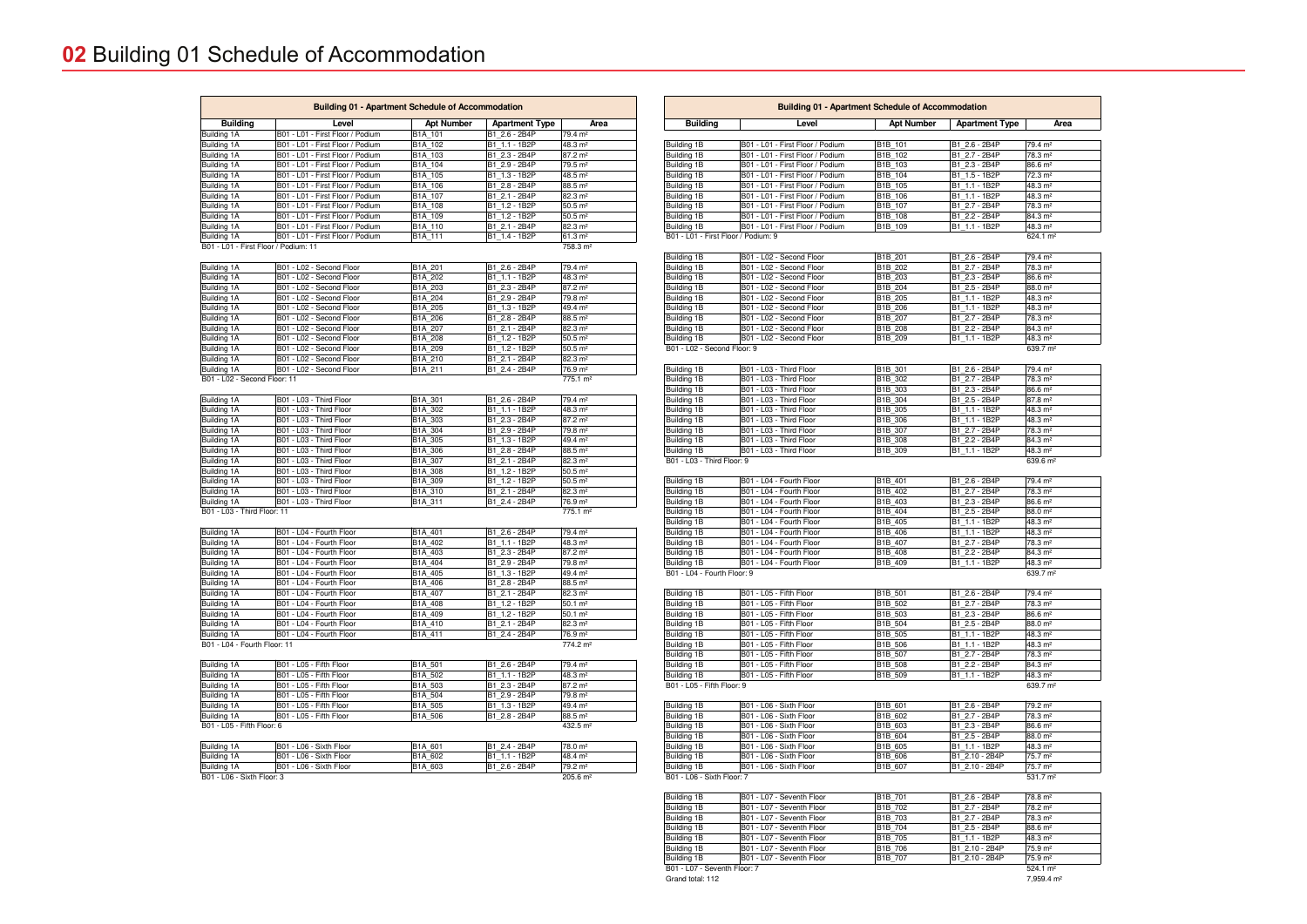- Do not scale from this drawing. Use figured dimensions in all cases.

|                                           |                                                    | <b>Building 02 - Apartment Schedule of Accommodation</b> |                       |                                             |
|-------------------------------------------|----------------------------------------------------|----------------------------------------------------------|-----------------------|---------------------------------------------|
| <b>Building</b>                           | Level                                              | <b>Apt Number</b>                                        | <b>Apartment Type</b> | Area                                        |
| uilding 2B                                | B02 - L01 - First Floor / Podium                   | B2B 101                                                  | B2 2.3 - 2B4P         | 83.3 m <sup>2</sup>                         |
| uilding 2B                                | B02 - L01 - First Floor / Podium                   | B2B 102                                                  | B2 1.1 - 1B2P         | 48.3 m <sup>2</sup>                         |
| uilding 2B                                | B02 - L01 - First Floor / Podium                   | B2B 103                                                  | B2 1.1 - 1B2P         | 48.3 m <sup>2</sup>                         |
| uilding 2B                                | B02 - L01 - First Floor / Podium                   | B2B 104                                                  | B2 1.4 - 1B2P         | $64.5 \; \text{m}^2$                        |
| uilding 2B                                | B02 - L01 - First Floor / Podium                   | B2B 105                                                  | B2 1.1 - 1B2P         | 48.3 m <sup>2</sup>                         |
| uilding 2B                                | B02 - L01 - First Floor / Podium                   | B2B 106                                                  | B2 2.1 - 2B4P         | 78.2 m <sup>2</sup>                         |
| uilding 2B                                | B02 - L01 - First Floor / Podium                   | B2B 107                                                  | B2 2.5 - 2B4P         | 79.9 m <sup>2</sup>                         |
| 02 - L01 - First Floor / Podium: 7        |                                                    |                                                          |                       | 450.7 m <sup>2</sup>                        |
|                                           |                                                    |                                                          |                       |                                             |
| uilding 2B                                | B02 - L02 - Second Floor                           | B2B 201                                                  | B2 2.3 - 2B4P         | $83.3 \text{ m}^2$                          |
| uilding 2B                                | B02 - L02 - Second Floor                           | B2B 202                                                  | B2 1.1 - 1B2P         | 48.3 m <sup>2</sup>                         |
| uilding 2B                                | B02 - L02 - Second Floor                           | B2B 203                                                  | B2 1.1 - 1B2P         | 48.3 m <sup>2</sup>                         |
| uilding 2B                                | B02 - L02 - Second Floor                           | B2B 204                                                  | B2 2.4 - 2B4P         | $85.0 \; \text{m}^2$                        |
| uilding 2B                                | B02 - L02 - Second Floor                           | B2B 205                                                  | B2 1.1 - 1B2P         | 48.3 m <sup>2</sup>                         |
| uilding 2B                                | B02 - L02 - Second Floor                           | B2B 206                                                  | B2 2.1 - 2B4P         | 78.2 m <sup>2</sup>                         |
| uilding 2B<br>02 - L02 - Second Floor: 7  | B02 - L02 - Second Floor                           | B2B 207                                                  | B2 2.5 - 2B4P         | 79.9 m <sup>2</sup><br>471.3 m <sup>2</sup> |
|                                           |                                                    |                                                          |                       |                                             |
| uilding 2B                                | B02 - L03 - Third Floor                            | B2B 301                                                  | B2 2.3 - 2B4P         | $83.3 \text{ m}^2$                          |
| uilding 2B                                | B02 - L03 - Third Floor                            | B2B 302                                                  | B2 1.1 - 1B2P         | 48.3 m <sup>2</sup>                         |
| uilding 2B                                | B02 - L03 - Third Floor                            | B2B 303                                                  | B2 1.1 - 1B2P         | 48.3 m <sup>2</sup>                         |
| uilding 2B                                | B02 - L03 - Third Floor                            | B2B 304                                                  | B2 2.4 - 2B4P         | $85.0 \; \text{m}^2$                        |
| uilding 2B                                | B02 - L03 - Third Floor                            | B2B 305                                                  | B2 1.1 - 1B2P         | 48.3 m <sup>2</sup>                         |
| uilding 2B                                | B02 - L03 - Third Floor                            | B2B 306                                                  | B2 2.1 - 2B4P         | 78.2 m <sup>2</sup>                         |
| uilding 2B                                | B02 - L03 - Third Floor                            | B2B 307                                                  | B2 2.5 - 2B4P         | 79.9 m <sup>2</sup>                         |
| 02 - L03 - Third Floor: 7                 |                                                    |                                                          |                       | 471.3 m <sup>2</sup>                        |
|                                           |                                                    |                                                          |                       |                                             |
| uilding 2B                                | B02 - L04 - Fourth Floor                           | B2B 401                                                  | B2 2.3 - 2B4P         | $83.3 \text{ m}^2$                          |
| uilding 2B                                | B02 - L04 - Fourth Floor                           | B2B 402                                                  | B2 1.1 - 1B2P         | 48.3 m <sup>2</sup>                         |
| uilding 2B                                | B02 - L04 - Fourth Floor                           | B2B 403                                                  | B2 1.1 - 1B2P         | 48.3 m <sup>2</sup>                         |
| uilding 2B                                | B02 - L04 - Fourth Floor                           | B2B 404                                                  | B2 2.4 - 2B4P         | $85.0 \; \text{m}^2$                        |
| uilding 2B                                | B02 - L04 - Fourth Floor                           | B2B 405                                                  | B2 1.1 - 1B2P         | 48.3 m <sup>2</sup>                         |
| uilding 2B                                | B02 - L04 - Fourth Floor                           | B2B 406                                                  | B2 2.1 - 2B4P         | 78.2 m <sup>2</sup>                         |
| uilding 2B                                | B02 - L04 - Fourth Floor                           | B2B_407                                                  | B2 2.5 - 2B4P         | 79.9 m <sup>2</sup>                         |
| 02 - L04 - Fourth Floor: 7                |                                                    |                                                          |                       | 471.3 m <sup>2</sup>                        |
| uilding 2B                                | B02 - L05 - Fifth Floor                            | B2B_501                                                  | B2 2.3 - 2B4P         | $83.3 \text{ m}^2$                          |
| uilding 2B                                | B02 - L05 - Fifth Floor                            | B2B 502                                                  | B2 1.1 - 1B2P         | 48.3 m <sup>2</sup>                         |
|                                           |                                                    |                                                          |                       |                                             |
| uilding 2B                                | B02 - L05 - Fifth Floor<br>B02 - L05 - Fifth Floor | B2B 503<br>B2B 504                                       | B2 1.1 - 1B2P         | 48.3 m <sup>2</sup>                         |
| uilding 2B                                |                                                    |                                                          | B2 2.4 - 2B4P         | 85.0 m <sup>2</sup>                         |
| uilding 2B                                | B02 - L05 - Fifth Floor                            | B2B 505                                                  | B2 1.1 - 1B2P         | 48.3 m <sup>2</sup>                         |
| uilding 2B                                | B02 - L05 - Fifth Floor                            | B2B 506                                                  | B2 2.1 - 2B4P         | 78.2 m <sup>2</sup>                         |
| uilding 2B<br>02 - L05 - Fifth Floor: 7   | B02 - L05 - Fifth Floor                            | B2B 507                                                  | B2 2.5 - 2B4P         | 79.9 m <sup>2</sup><br>471.3 m <sup>2</sup> |
|                                           |                                                    |                                                          |                       |                                             |
| uilding 2B                                | B02 - L06 - Sixth Floor                            | B2B 601                                                  | B2 2.3 - 2B4P         | $83.3 \text{ m}^2$                          |
| uilding 2B                                | B02 - L06 - Sixth Floor                            | B2B_602                                                  | B2 1.1 - 1B2P         | 48.3 m <sup>2</sup>                         |
| uilding 2B                                | B02 - L06 - Sixth Floor                            | B2B_603                                                  | B2_1.1 - 1B2P         | 48.3 m <sup>2</sup>                         |
| uilding 2B                                | B02 - L06 - Sixth Floor                            | B2B 604                                                  | B2 2.4 - 2B4P         | 85.0 m <sup>2</sup>                         |
| uilding 2B                                | B02 - L06 - Sixth Floor                            | B2B 605                                                  | B2 2.6 - 2B4P         | 84.7 m <sup>2</sup>                         |
| 02 - L06 - Sixth Floor: 5                 |                                                    |                                                          |                       | 349.5 m <sup>2</sup>                        |
| uilding 2B                                | B02 - L07 - Seventh Floor                          | B2B 701                                                  | B2 2.3 - 2B4P         | $83.3 \text{ m}^2$                          |
| uilding 2B                                | B02 - L07 - Seventh Floor                          | B2B 702                                                  | B2_1.1 - 1B2P         | 48.3 m <sup>2</sup>                         |
| uilding 2B                                | B02 - L07 - Seventh Floor                          | B2B 703                                                  | B2 1.1 - 1B2P         | 48.3 m <sup>2</sup>                         |
|                                           | B02 - L07 - Seventh Floor                          | B2B 704                                                  |                       |                                             |
| uilding 2B                                | B02 - L07 - Seventh Floor                          |                                                          | B2 2.1 - 2B4P         | $80.0 \; \text{m}^2$                        |
| uilding 2B<br>02 - L07 - Seventh Floor: 5 |                                                    | B2B 705                                                  | B2_2.6 - 2B4P         | 84.6 m <sup>2</sup><br>$344.4 \text{ m}^2$  |
| rand total: 79                            |                                                    |                                                          |                       | $5,300.7 \text{ m}^2$                       |
|                                           |                                                    |                                                          |                       |                                             |

| $1 -$       | <u> DUL LUI OUVUINIIUUI</u> | .              | ———————        | .                    |
|-------------|-----------------------------|----------------|----------------|----------------------|
| Building 2B | B02 - L07 - Seventh Floor   | B2B 702        | B2 1.1 - 1B2P  | 148.3 m <sup>2</sup> |
| Building 2B | B02 - L07 - Seventh Floor   | <b>B2B 703</b> | IB2 1.1 - 1B2P | 148.3 m <sup>2</sup> |
| Building 2B | IB02 - L07 - Seventh Floor  | B2B 704        | B2 2.1 - 2B4P  | 180.0 m <sup>2</sup> |
| Building 2B | IB02 - L07 - Seventh Floor  | IB2B 705       | IB2 2.6 - 2B4P | 184.6 m <sup>2</sup> |

rand total: 79

| <b>Building</b>                     | Level                            | <b>Apt Number</b> | <b>Apartment Type</b>     | Area                 |
|-------------------------------------|----------------------------------|-------------------|---------------------------|----------------------|
| Building 2A                         | B02 - L01 - First Floor / Podium | B2A 101           | B2 2.3 - 2B4P             | 83.3 m <sup>2</sup>  |
| Building 2A                         | B02 - L01 - First Floor / Podium | B2A 102           | B2 1.1 - 1B2P             | 48.3 m <sup>2</sup>  |
| Building 2A                         | B02 - L01 - First Floor / Podium | B2A 103           | B2 1.1 - 1B2P             | 48.3 m <sup>2</sup>  |
| Building 2A                         | B02 - L01 - First Floor / Podium | B2A 104           | B2 1.3 - 1B2P             | 70.4 m <sup>2</sup>  |
| Building 2A                         | B02 - L01 - First Floor / Podium | B2A 105           | B2 1.2 - 1B2P             | $50.1 \; \text{m}^2$ |
| Building 2A                         | B02 - L01 - First Floor / Podium | B2A 106           | B2 2.2 - 2B4P             | 82.3 m <sup>2</sup>  |
| Building 2A                         | B02 - L01 - First Floor / Podium | B2A 107           | B2 2.5 - 2B4P             | 80.0 m <sup>2</sup>  |
| B02 - L01 - First Floor / Podium: 7 |                                  |                   |                           | 462.5 m <sup>2</sup> |
| Building 2A                         | B02 - L02 - Second Floor         | B2A 201           | B2 2.3 - 2B4P             | 83.3 m <sup>2</sup>  |
| Building 2A                         | B02 - L02 - Second Floor         | B2A 202           | B2 1.1 - 1B2P             | 48.3 m <sup>2</sup>  |
| Building 2A                         | B02 - L02 - Second Floor         | B2A 203           | B2 1.1 - 1B2P             | 48.3 m <sup>2</sup>  |
| Building 2A                         | B02 - L02 - Second Floor         | <b>B2A_204</b>    | B2 2.7 - 2B4P             | $90.9 \text{ m}^2$   |
| Building 2A                         | B02 - L02 - Second Floor         | B2A 205           | B2 1.2 - 1B2P             | $50.1 \; \text{m}^2$ |
| Building 2A                         | B02 - L02 - Second Floor         | B2A 206           | B2 2.2 - 2B4P             | $82.3 \text{ m}^2$   |
| Building 2A                         | B02 - L02 - Second Floor         | B2A 207           | B <sub>2_2.5</sub> - 2B4P | 80.0 m <sup>2</sup>  |
| B02 - L02 - Second Floor: 7         |                                  |                   |                           | 483.0 m <sup>2</sup> |
| Building 2A                         | B02 - L03 - Third Floor          | B2A 301           | B2 2.3 - 2B4P             | 83.3 m <sup>2</sup>  |
| Building 2A                         | B02 - L03 - Third Floor          | B2A 302           | B2 1.1 - 1B2P             | 48.3 m <sup>2</sup>  |
| Building 2A                         | B02 - L03 - Third Floor          | B2A 303           | B2 1.1 - 1B2P             | 48.3 m <sup>2</sup>  |
| Building 2A                         | B02 - L03 - Third Floor          | B2A 304           | B2 2.7 - 2B4P             | $90.9 \, \text{m}^2$ |
| Building 2A                         | B02 - L03 - Third Floor          | B2A 305           | B2 1.2 - 1B2P             | $50.1 \, \text{m}^2$ |
| Building 2A                         | B02 - L03 - Third Floor          | B2A 306           | B2 2.2 - 2B4P             | 82.3 m <sup>2</sup>  |
| Building 2A                         | B02 - L03 - Third Floor          | B2A 307           | B2_2.5 - 2B4P             | 80.0 m <sup>2</sup>  |
| B02 - L03 - Third Floor: 7          |                                  |                   |                           | 483.0 m <sup>2</sup> |
| Building 2A                         | B02 - L04 - Fourth Floor         | B2A 401           | B2 2.3 - 2B4P             | 83.3 m <sup>2</sup>  |
| Building 2A                         | B02 - L04 - Fourth Floor         | B2A 402           | B2 1.1 - 1B2P             | 48.3 m <sup>2</sup>  |
| Building 2A                         | B02 - L04 - Fourth Floor         | B2A 403           | B2 1.1 - 1B2P             | 48.3 m <sup>2</sup>  |
| Building 2A                         | B02 - L04 - Fourth Floor         | B2A 404           | B2 2.7 - 2B4P             | $90.9 \; \text{m}^2$ |
| Building 2A                         | B02 - L04 - Fourth Floor         | B2A 405           | B2 1.2 - 1B2P             | $50.1 \, \text{m}^2$ |
| Building 2A                         | B02 - L04 - Fourth Floor         | B2A 406           | B2 2.2 - 2B4P             | 82.3 m <sup>2</sup>  |
| Building 2A                         | B02 - L04 - Fourth Floor         | B2A 407           | B2 2.5 - 2B4P             | 80.0 m <sup>2</sup>  |
| B02 - L04 - Fourth Floor: 7         |                                  |                   |                           | 483.0 m <sup>2</sup> |
| Building 2A                         | B02 - L05 - Fifth Floor          | B2A 501           | B2 2.3 - 2B4P             | 83.3 m <sup>2</sup>  |
| Building 2A                         | B02 - L05 - Fifth Floor          | B2A 502           | B2 1.1 - 1B2P             | 48.3 m <sup>2</sup>  |
| Building 2A                         | B02 - L05 - Fifth Floor          | B2A 503           | B2 1.1 - 1B2P             | 48.3 m <sup>2</sup>  |
| B02 - L05 - Fifth Floor: 3          |                                  |                   |                           | 179.8 m <sup>2</sup> |
| Building 2A                         | B02 - L06 - Sixth Floor          | B2A 601           | B2 2.3 - 2B4P             | 83.3 m <sup>2</sup>  |
| Building 2A                         | B02 - L06 - Sixth Floor          | B2A 602           | B2 1.1 - 1B2P             | 48.3 m <sup>2</sup>  |
| Building 2A                         | B02 - L06 - Sixth Floor          | B2A 603           | B2 1.1 - 1B2P             | 48.3 m <sup>2</sup>  |
| B02 - L06 - Sixth Floor: 3          |                                  |                   |                           | 179.8 m <sup>2</sup> |

B02 - L06 - Sixth Floor: 3

| <b>Building 02 - Schedule of Accommodation</b> |                                       |                                |                      |  |
|------------------------------------------------|---------------------------------------|--------------------------------|----------------------|--|
| <b>Building</b>                                | Level                                 | Name                           | Area                 |  |
| Building 2                                     | B02 - L00 - Ground Floor / Undercroft | <b>Bin Store</b>               | 47.7 m <sup>2</sup>  |  |
| Building 2                                     | B02 - L00 - Ground Floor / Undercroft | <b>Bin Store</b>               | 47.7 m <sup>2</sup>  |  |
| Building 2                                     | B02 - L00 - Ground Floor / Undercroft | <b>Building 2A Entrance</b>    | $37.3 \text{ m}^2$   |  |
| Building 2                                     | B02 - L00 - Ground Floor / Undercroft | <b>Building 2B Entrance</b>    | $38.8 \text{ m}^2$   |  |
| Building 2                                     | B02 - L00 - Ground Floor / Undercroft | Car Park Electrical Room       | $15.0 \text{ m}^2$   |  |
| Building 2                                     | B02 - L00 - Ground Floor / Undercroft | Control Rm.                    | $7.4 \text{ m}^2$    |  |
| Building 2                                     | B02 - L00 - Ground Floor / Undercroft | <b>Cycle Store</b>             | $123.7 \text{ m}^2$  |  |
| Building 2                                     | B02 - L00 - Ground Floor / Undercroft | <b>ESB Substation</b>          | $28.0 \text{ m}^2$   |  |
| Building 2                                     | B02 - L00 - Ground Floor / Undercroft | Hotel Switch Rm.               | $11.9 \text{ m}^2$   |  |
| Building 2                                     | B02 - L00 - Ground Floor / Undercroft | LV Meter Rm.                   | $33.3 \text{ m}^2$   |  |
| Building 2                                     | B02 - L00 - Ground Floor / Undercroft | <b>Residents Amenity Space</b> | $42.2 \text{ m}^2$   |  |
| Building 2                                     | B02 - L00 - Ground Floor / Undercroft | <b>Residents Amenity Space</b> | $42.8 \text{ m}^2$   |  |
| Building 2                                     | B02 - L00 - Ground Floor / Undercroft | Retail Unit 01                 | $135.9 \text{ m}^2$  |  |
| Building 2                                     | B02 - L00 - Ground Floor / Undercroft | Retail Unit 02                 | $71.6 \text{ m}^2$   |  |
| Building 2                                     | B02 - L00 - Ground Floor / Undercroft | Telecom Rm.                    | $5.5 \; \text{m}^2$  |  |
| B02 - L00 - Ground Floor / Undercroft: 15      |                                       |                                | 688.6 m <sup>2</sup> |  |
| Grand total: 15                                |                                       | 688.6 m <sup>2</sup>           |                      |  |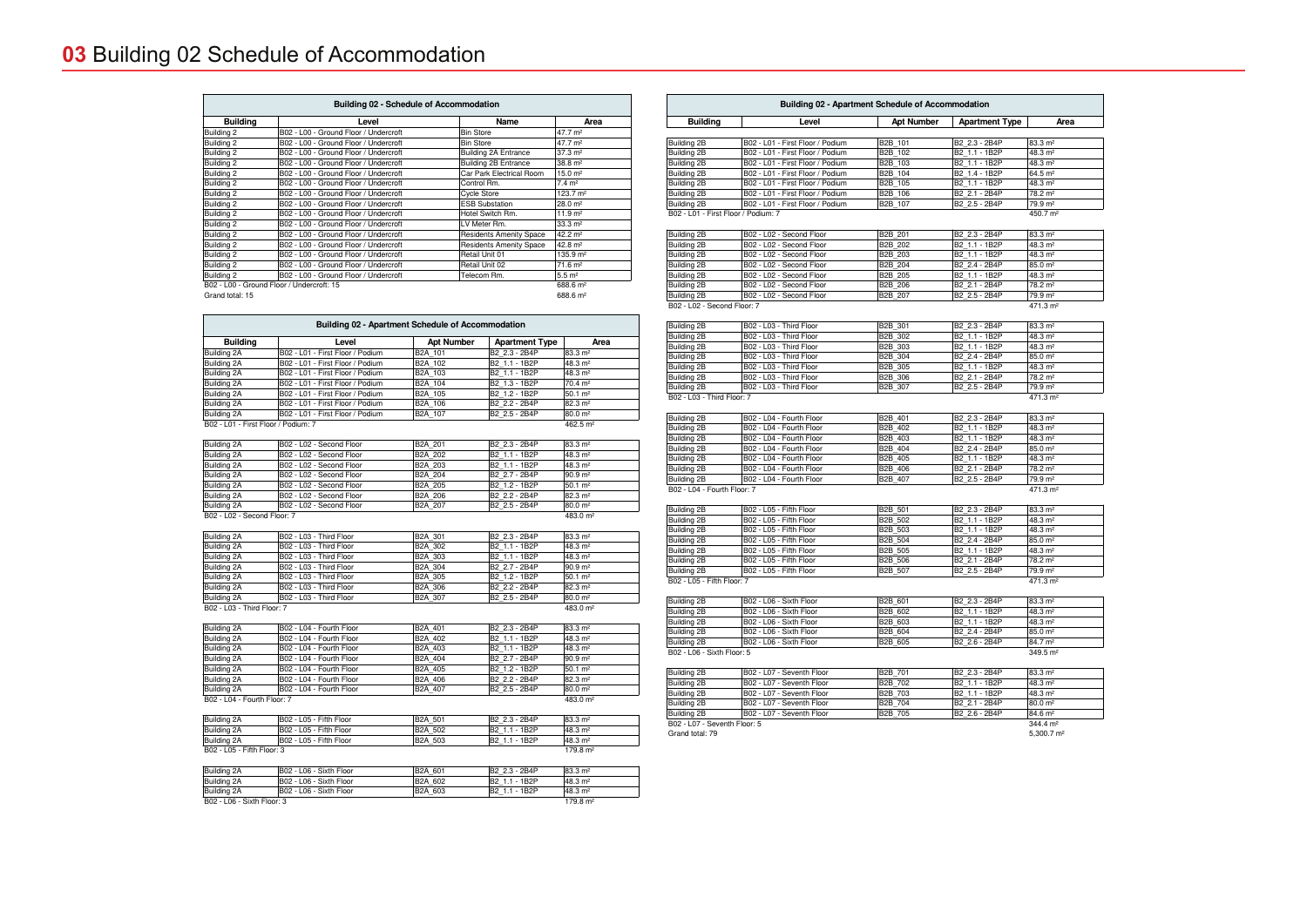| <b>Building</b>          | Level                     | <b>Apt Number</b> | <b>Apartment Type</b> | Area                 |
|--------------------------|---------------------------|-------------------|-----------------------|----------------------|
|                          |                           |                   |                       |                      |
| ding 03                  | B03 - L04 - Fourth Floor  | B3 401            | B3 2.1 - 2B4P         | 81.9 m <sup>2</sup>  |
| ting 03                  | B03 - L04 - Fourth Floor  | B3 402            | B3 2.5 - 2B4P         | $81.9 \text{ m}^2$   |
| ting 03                  | B03 - L04 - Fourth Floor  | B3 403            | B3 2.1 - 2B4P         | $81.9 \text{ m}^2$   |
| ding 03                  | B03 - L04 - Fourth Floor  | B3 404            | B3 2.2 - 2B4P         | $81.2 \text{ m}^2$   |
| ding 03                  | B03 - L04 - Fourth Floor  | B3 405            | B3 2.3 - 2B4P         | 86.7 m <sup>2</sup>  |
| ding 03                  | B03 - L04 - Fourth Floor  | B3 406            | B3 2.7 - 2B4P         | $93.7 \; \text{m}^2$ |
| ding 03                  | B03 - L04 - Fourth Floor  | B3 407            | B3 2.1 - 2B4P         | 81.9 m <sup>2</sup>  |
| ting 03                  | B03 - L04 - Fourth Floor  | B3 408            | B3 2.1 - 2B4P         | $81.9 \text{ m}^2$   |
| ting 03                  | B03 - L04 - Fourth Floor  | B3 409            | B3 2.5 - 2B4P         | $81.9 \text{ m}^2$   |
| ting 03                  | B03 - L04 - Fourth Floor  | B3 410            | B3 2.6 - 2B4P         | $92.4 \text{ m}^2$   |
| - L04 - Fourth Floor: 10 |                           |                   |                       | 845.4 m <sup>2</sup> |
| ting 03                  | B03 - L05 - Fifth Floor   | B3 501            | B3 2.1 - 2B4P         | $81.9 \; \text{m}^2$ |
| ting 03                  | B03 - L05 - Fifth Floor   | B3 502            | B3 2.5 - 2B4P         | $81.9 \; \text{m}^2$ |
| ting 03                  | B03 - L05 - Fifth Floor   | B3 503            | B3 2.9 - 2B4P         | 87.4 m <sup>2</sup>  |
| ting 03                  | B03 - L05 - Fifth Floor   | B3 504            | B3 2.8 - 2B4P         | 82.6 m <sup>2</sup>  |
| ting 03                  | B03 - L05 - Fifth Floor   | B3 505            | B3 1.1 - 1B2P         | 52.9 m <sup>2</sup>  |
| ting 03                  | B03 - L05 - Fifth Floor   | B3 506            | B3 2.9 - 2B4P         | 87.8 m <sup>2</sup>  |
| 1ing 03                  | B03 - L05 - Fifth Floor   | B3 507            | B3 2.5 - 2B4P         | $81.9 \, \text{m}^2$ |
| ting 03                  | B03 - L05 - Fifth Floor   | B3 508            | B3 3.1 - 3B6P         | 102.7 m <sup>2</sup> |
| - L05 - Fifth Floor: 8   |                           |                   |                       | 659.1 m <sup>2</sup> |
| ting 03                  | B03 - L06 - Sixth Floor   | B3 601            | B3 2.1 - 2B4P         | $81.9 \text{ m}^2$   |
| ting 03                  | B03 - L06 - Sixth Floor   | B3 602            | B3 2.5 - 2B4P         | $81.9 \text{ m}^2$   |
| ding 03                  | B03 - L06 - Sixth Floor   | B3 603            | B3 3.2 - 3B6P         | $105.8 \text{ m}^2$  |
| ding 03                  | B03 - L06 - Sixth Floor   | B3 604            | B3 3.3 - 3B6P         | $99.1 \text{ m}^2$   |
| ting 03                  | B03 - L06 - Sixth Floor   | B3 605            | B3 2.5 - 2B4P         | $81.9 \text{ m}^2$   |
| ting 03                  | B03 - L06 - Sixth Floor   | B3 606            | B3 3.1 - 3B6P         | $102.7 \text{ m}^2$  |
| - L06 - Sixth Floor: 6   |                           |                   |                       | 553.3 m <sup>2</sup> |
| ting 03                  | B03 - L07 - Seventh Floor | B3 701            | B3 2.1 - 2B4P         | 81.9 m <sup>2</sup>  |
| ting 03                  | B03 - L07 - Seventh Floor | B3 702            | B3 3.4 - 3B6P         | $99.5 \, \text{m}^2$ |
| dina 03                  | B03 - L07 - Seventh Floor | B3 703            | B3 2.5 - 2B4P         | 82.4 m <sup>2</sup>  |

| B4P | 82.4 m <sup>2</sup>   |
|-----|-----------------------|
| B6P | 102.6 m <sup>2</sup>  |
|     | $366.4 \; \text{m}^2$ |
|     |                       |

| Building 03                  | B03 - L04 - Fourth Floor | B3 401        | B3 2.1 - 2B4P | $81.9 \text{ m}^2$   |
|------------------------------|--------------------------|---------------|---------------|----------------------|
| Building 03                  | B03 - L04 - Fourth Floor | B3 402        | B3 2.5 - 2B4P | $81.9 \text{ m}^2$   |
| Building 03                  | B03 - L04 - Fourth Floor | B3 403        | B3 2.1 - 2B4P | $81.9 \; \text{m}^2$ |
| Building 03                  | B03 - L04 - Fourth Floor | B3 404        | B3 2.2 - 2B4P | $81.2 \text{ m}^2$   |
| Building 03                  | B03 - L04 - Fourth Floor | B3 405        | B3 2.3 - 2B4P | 86.7 m <sup>2</sup>  |
| Building 03                  | B03 - L04 - Fourth Floor | B3 406        | B3 2.7 - 2B4P | $93.7 \; \text{m}^2$ |
| Building 03                  | B03 - L04 - Fourth Floor | B3 407        | B3 2.1 - 2B4P | $81.9 \text{ m}^2$   |
| Building 03                  | B03 - L04 - Fourth Floor | B3 408        | B3 2.1 - 2B4P | $81.9 \text{ m}^2$   |
| Building 03                  | B03 - L04 - Fourth Floor | B3 409        | B3 2.5 - 2B4P | $81.9 \text{ m}^2$   |
| Building 03                  | B03 - L04 - Fourth Floor | B3 410        | B3 2.6 - 2B4P | $92.4 \text{ m}^2$   |
| B03 - L04 - Fourth Floor: 10 |                          |               |               | 845.4 m <sup>2</sup> |
|                              |                          |               |               |                      |
| Building 03                  | B03 - L05 - Fifth Floor  | B3 501        | B3 2.1 - 2B4P | $81.9 \text{ m}^2$   |
| Building 03                  | B03 - L05 - Fifth Floor  | B3 502        | B3 2.5 - 2B4P | $81.9 \text{ m}^2$   |
| Building 03                  | B03 - L05 - Fifth Floor  | B3 503        | B3 2.9 - 2B4P | $87.4 \; \text{m}^2$ |
| Building 03                  | B03 - L05 - Fifth Floor  | B3 504        | B3 2.8 - 2B4P | $82.6 \; \text{m}^2$ |
| Building 03                  | B03 - L05 - Fifth Floor  | B3 505        | B3 1.1 - 1B2P | $52.9 \; \text{m}^2$ |
| Building 03                  | B03 - L05 - Fifth Floor  | B3 506        | B3 2.9 - 2B4P | $87.8 \text{ m}^2$   |
| Building 03                  | B03 - L05 - Fifth Floor  | B3 507        | B3 2.5 - 2B4P | $81.9 \text{ m}^2$   |
| Building 03                  | B03 - L05 - Fifth Floor  | B3 508        | B3 3.1 - 3B6P | $102.7 \text{ m}^2$  |
| B03 - L05 - Fifth Floor: 8   |                          |               |               | 659.1 m <sup>2</sup> |
|                              |                          |               |               |                      |
| $D = 11.4$                   | $DOO = LOO = O(LALF)$    | <b>DO 004</b> | DA A A B A B  | منتهدما              |

| Building 03                | B03 - L06 - Sixth Floor  | B3 601 | B3 2.1 - 2B4P | $ 81.9 \text{ m}^2 $ |
|----------------------------|--------------------------|--------|---------------|----------------------|
| Building 03                | B03 - L06 - Sixth Floor  | B3 602 | B3 2.5 - 2B4P | $ 81.9 \text{ m}^2 $ |
| Building 03                | B03 - L06 - Sixth Floor  | B3 603 | B3 3.2 - 3B6P | 105.8 m <sup>2</sup> |
| Building 03                | B03 - L06 - Sixth Floor  | B3 604 | B3 3.3 - 3B6P | $99.1 \text{ m}^2$   |
| Building 03                | IB03 - L06 - Sixth Floor | B3 605 | B3 2.5 - 2B4P | 81.9 <sup>m²</sup>   |
| Building 03                | IB03 - L06 - Sixth Floor | B3 606 | B3 3.1 - 3B6P | 102.7 m <sup>2</sup> |
| B03 - L06 - Sixth Floor: 6 |                          |        |               | 553.3 m <sup>2</sup> |

| Building 03                  | B03 - L07 - Seventh Floor  | B3 701 | IB3 2.1 - 2B4P | $181.9 \text{ m}^2$   |
|------------------------------|----------------------------|--------|----------------|-----------------------|
| Building 03                  | B03 - L07 - Seventh Floor  | B3 702 | B3 3.4 - 3B6P  | $99.5 \text{ m}^2$    |
| Building 03                  | IB03 - L07 - Seventh Floor | B3 703 | IB3 2.5 - 2B4P | 82 4 m <sup>2</sup>   |
| Building 03                  | B03 - L07 - Seventh Floor  | B3 704 | IB3 3.1 - 3B6P | $102.6 \text{ m}^2$   |
| B03 - L07 - Seventh Floor: 4 |                            |        |                | $366.4 \text{ m}^2$   |
| Grand total: 64              |                            |        |                | $5.267.7 \text{ m}^2$ |
|                              |                            |        |                |                       |

| <b>Building 03 - Apartment Schedule of Accommodation</b> |                         |                   |                       |                     |  |
|----------------------------------------------------------|-------------------------|-------------------|-----------------------|---------------------|--|
| <b>Building</b>                                          | Level                   | <b>Apt Number</b> | <b>Apartment Type</b> | Area                |  |
| Building 03                                              | B03 - L01 - First Floor | B3 101            | B3 2.10 - 2B4P        | 81.9 m <sup>2</sup> |  |
| Building 03                                              | B03 - L01 - First Floor | B3 102            | B3 2.5 - 2B4P         | 81.9 m <sup>2</sup> |  |
| Building 03                                              | B03 - L01 - First Floor | B3 103            | B3 2.1 - 2B4P         | 81.9 m <sup>2</sup> |  |
| Building 03                                              | B03 - L01 - First Floor | B3 104            | B3 2.2 - 2B4P         | 81.2 m <sup>2</sup> |  |
| Building 03                                              | B03 - L01 - First Floor | B3 105            | B3 2.3 - 2B4P         | 86.7 m <sup>2</sup> |  |
| Building 03                                              | B03 - L01 - First Floor | B3 106            | B3 2.4 - 2B4P         | 84.9 m <sup>2</sup> |  |
| Building 03                                              | B03 - L01 - First Floor | B3 107            | B3 1.2 - 1B2P         | 59.4 m <sup>2</sup> |  |
| Building 03                                              | B03 - L01 - First Floor | B3 108            | B3 1.1 - 1B2P         | 51.9 m <sup>2</sup> |  |
| Building 03                                              | B03 - L01 - First Floor | B3 109            | B3 2.1 - 2B4P         | 81.9 m <sup>2</sup> |  |
| Building 03                                              | B03 - L01 - First Floor | <b>B3 110</b>     | B3 2.1 - 2B4P         | 81.9 m <sup>2</sup> |  |
| Building 03                                              | B03 - L01 - First Floor | B3 111            | B3 2.6 - 2B4P         | 92.4 m <sup>2</sup> |  |
| Building 03                                              | B03 - L01 - First Floor | B3 112            | B3 2.1 - 2B4P         | 81.9 m <sup>2</sup> |  |
| B03 - L01 - First Floor: 12                              |                         |                   |                       | $947.8 \text{ m}^2$ |  |

| Building 03                  | B03 - L02 - Second Floor | B3 201              | B3 2.10 - 2B4P | 81.9 m <sup>2</sup> |
|------------------------------|--------------------------|---------------------|----------------|---------------------|
| Building 03                  | B03 - L02 - Second Floor | B3 202              | B3 2.5 - 2B4P  | 81.9 m <sup>2</sup> |
| Building 03                  | B03 - L02 - Second Floor | B3 203              | B3 2.1 - 2B4P  | 81.9 m <sup>2</sup> |
| Building 03                  | B03 - L02 - Second Floor | B3 204              | B3 2.2 - 2B4P  | 81.2 m <sup>2</sup> |
| Building 03                  | B03 - L02 - Second Floor | B3 205              | B3 2.3 - 2B4P  | 86.7 m <sup>2</sup> |
| Building 03                  | B03 - L02 - Second Floor | B3 206              | B3 2.4 - 2B4P  | 84.9 m <sup>2</sup> |
| Building 03                  | B03 - L02 - Second Floor | B3 207              | B3 1.2 - 1B2P  | 59.4 m <sup>2</sup> |
| Building 03                  | B03 - L02 - Second Floor | B3 208              | B3 1.1 - 1B2P  | 51.9 m <sup>2</sup> |
| Building 03                  | B03 - L02 - Second Floor | B3 209              | B3 2.1 - 2B4P  | 81.9 m <sup>2</sup> |
| Building 03                  | B03 - L02 - Second Floor | B3 210              | B3 2.1 - 2B4P  | 81.9 m <sup>2</sup> |
| Building 03                  | B03 - L02 - Second Floor | B3 211              | B3 2.5 - 2B4P  | 81.9 m <sup>2</sup> |
| Building 03                  | B03 - L02 - Second Floor | B3 212              | B3 2.6 - 2B4P  | 92.4 m <sup>2</sup> |
| B03 - L02 - Second Floor: 12 |                          | $947.8 \text{ m}^2$ |                |                     |

| Building 03                 | B03 - L03 - Third Floor | B3 301 | B3 2.1 - 2B4P | 81.9 m <sup>2</sup> |
|-----------------------------|-------------------------|--------|---------------|---------------------|
| Building 03                 | B03 - L03 - Third Floor | B3 302 | B3 2.5 - 2B4P | 81.9 m <sup>2</sup> |
| Building 03                 | B03 - L03 - Third Floor | B3 303 | B3 2.1 - 2B4P | 81.9 m <sup>2</sup> |
| Building 03                 | B03 - L03 - Third Floor | B3 304 | B3 2.2 - 2B4P | 81.2 m <sup>2</sup> |
| Building 03                 | B03 - L03 - Third Floor | B3 305 | B3 2.3 - 2B4P | 86.7 m <sup>2</sup> |
| Building 03                 | B03 - L03 - Third Floor | B3 306 | B3 2.4 - 2B4P | 84.9 m <sup>2</sup> |
| Building 03                 | B03 - L03 - Third Floor | B3 307 | B3 1.1 - 1B2P | 59.4 m <sup>2</sup> |
| Building 03                 | B03 - L03 - Third Floor | B3 308 | B3 1.2 - 1B2P | 51.8 m <sup>2</sup> |
| Building 03                 | B03 - L03 - Third Floor | B3 309 | B3 2.1 - 2B4P | 81.9 m <sup>2</sup> |
| Building 03                 | B03 - L03 - Third Floor | B3 310 | B3 2.1 - 2B4P | 81.9 m <sup>2</sup> |
| Building 03                 | B03 - L03 - Third Floor | B3 311 | B3 2.5 - 2B4P | 81.9 m <sup>2</sup> |
| Building 03                 | B03 - L03 - Third Floor | B3 312 | B3 2.6 - 2B4P | 92.4 m <sup>2</sup> |
| B03 - L03 - Third Floor: 12 |                         |        |               | $947.8 \text{ m}^2$ |

| <b>Building 03 - Schedule of Accommodation</b> |                    |                       |                     |  |  |
|------------------------------------------------|--------------------|-----------------------|---------------------|--|--|
| <b>Building</b>                                | Level              | <b>Name</b>           | Area                |  |  |
| Building 03                                    | L00 - Ground Floor | Commercial Bin Store  | $18.5 \text{ m}^2$  |  |  |
| Building 03                                    | L00 - Ground Floor | Commercial Bin Store  | $17.2 \text{ m}^2$  |  |  |
| Building 03                                    | L00 - Ground Floor | Residential Bin Store | $21.7 \text{ m}^2$  |  |  |
| Building 03                                    | L00 - Ground Floor | Residential Bin Store | $27.4 \text{ m}^2$  |  |  |
| Building 03                                    | L00 - Ground Floor | Retail Unit 03        | $97.1 \text{ m}^2$  |  |  |
| Building 03                                    | L00 - Ground Floor | Retail Unit 04        | $137.1 \text{ m}^2$ |  |  |
| Building 03                                    | L00 - Ground Floor | Retail Unit 05        | $128.4 \text{ m}^2$ |  |  |
| Building 03                                    | L00 - Ground Floor | Retail Unit 06        | $63.5 \text{ m}^2$  |  |  |
| L00 - Ground Floor: 8                          |                    |                       | $510.9 \text{ m}^2$ |  |  |
| Grand total: 8                                 |                    |                       | $510.9 \text{ m}^2$ |  |  |